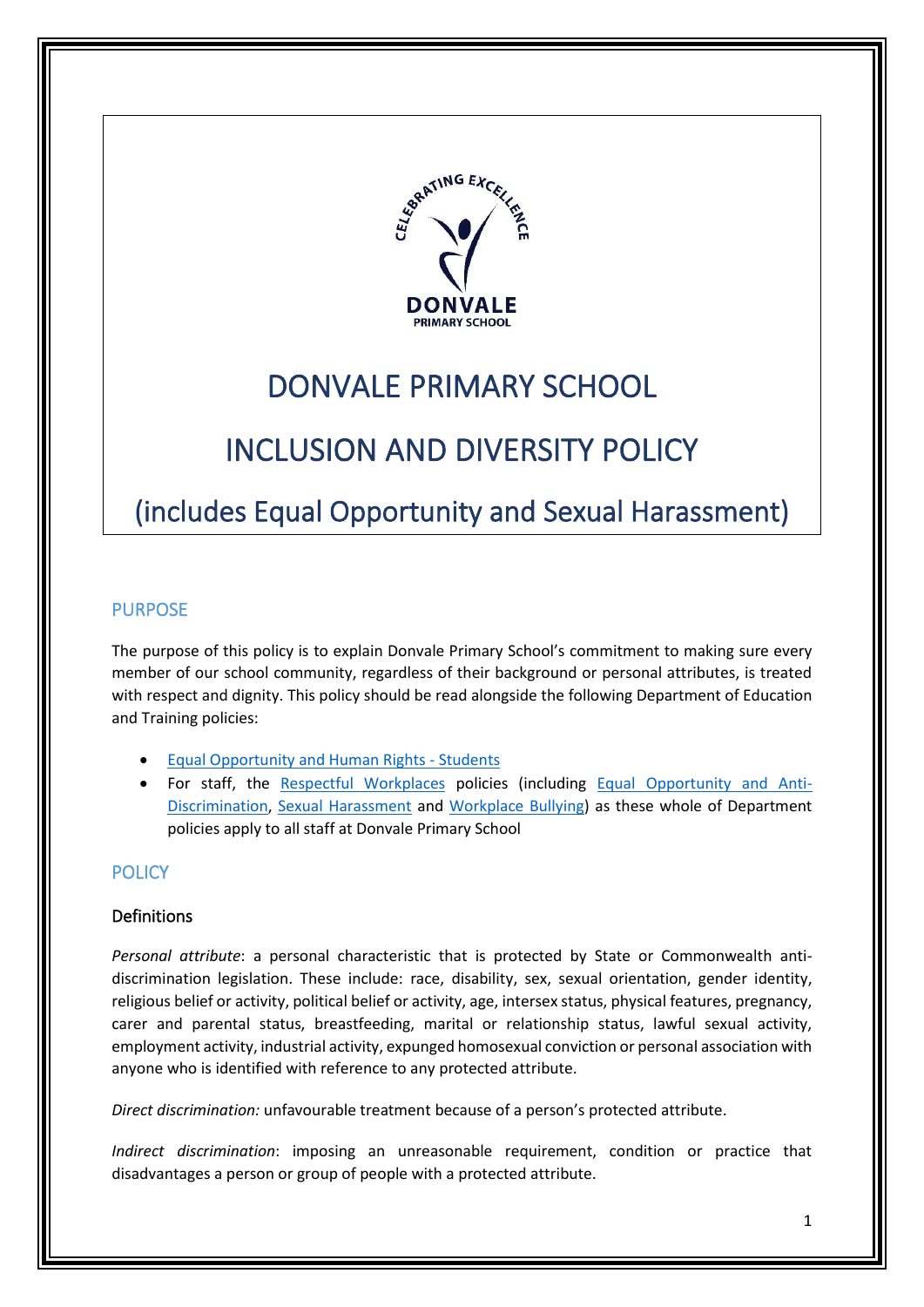*Sexual harassment:* unwelcome conduct of a sexual nature towards another person which could reasonably be expected to make that other person feel offended, humiliated or intimidated. It may be physical, verbal, visual or written.

*Disability harassment*: an action taken in relation to the person's disability that is reasonably likely, in all the circumstances, to humiliate, offend, intimidate or distress the person.

*Vilification*: conduct that incites hatred towards or revulsion or severe ridicule of a person or group of people on the basis of their race or religion.

*Victimisation*: subjecting a person or threatening to subject them to detrimental treatment because they (or their associate) has made an allegation of discrimination or harassment on the basis of a protected attribute (or asserted their rights under relevant policies or law).

#### Inclusion and diversity

Donvale Primary School strives to provide a safe, inclusive and supportive school environment which values the human rights of all students and staff.

Donvale Primary School is committed to creating a school community where all members of our school community are welcomed, accepted and treated equitably and with respect regardless of their backgrounds or personal attributes such as race, language, religious beliefs, gender identity, disability or sexual orientation so that they can participate, achieve and thrive at school.

Donvale Primary School acknowledges and celebrates the diversity of backgrounds and experiences in our school community and we will not tolerate behaviours, language or practices that label, stereotype or demean others. At Donvale Primary School we value the human rights of every student and we take our obligations under anti-discrimination laws and the Charter of Human Rights and Responsibilities seriously.

Donvale Primary School will:

- Actively nurture and promote a culture where everyone is treated with respect and dignity
- ensure that students are not discriminated against (directly or indirectly) and where necessary, are reasonably accommodated to participate in their education and school activities (eg schools sports, Productions) on the same basis as their peers
- acknowledge and respond to the diverse needs, identities and strengths of all students
- encourage empathy and fairness towards others
- challenge stereotypes that promote prejudicial and biased behaviours and practices
- contribute to positive learning, engagement and wellbeing outcomes for students
- respond to complaints and allegations appropriately and ensure that students are not victimised.

Bullying, unlawful discrimination, harassment, vilification and other forms of inappropriate behaviour targeting individuals or groups because of their personal attributes will not be tolerated at Donvale Primary School. We will take appropriate measures, consistent with our *Student Wellbeing and Engagement* and *Bullying* policies to respond to students who demonstrate these behaviours at our school.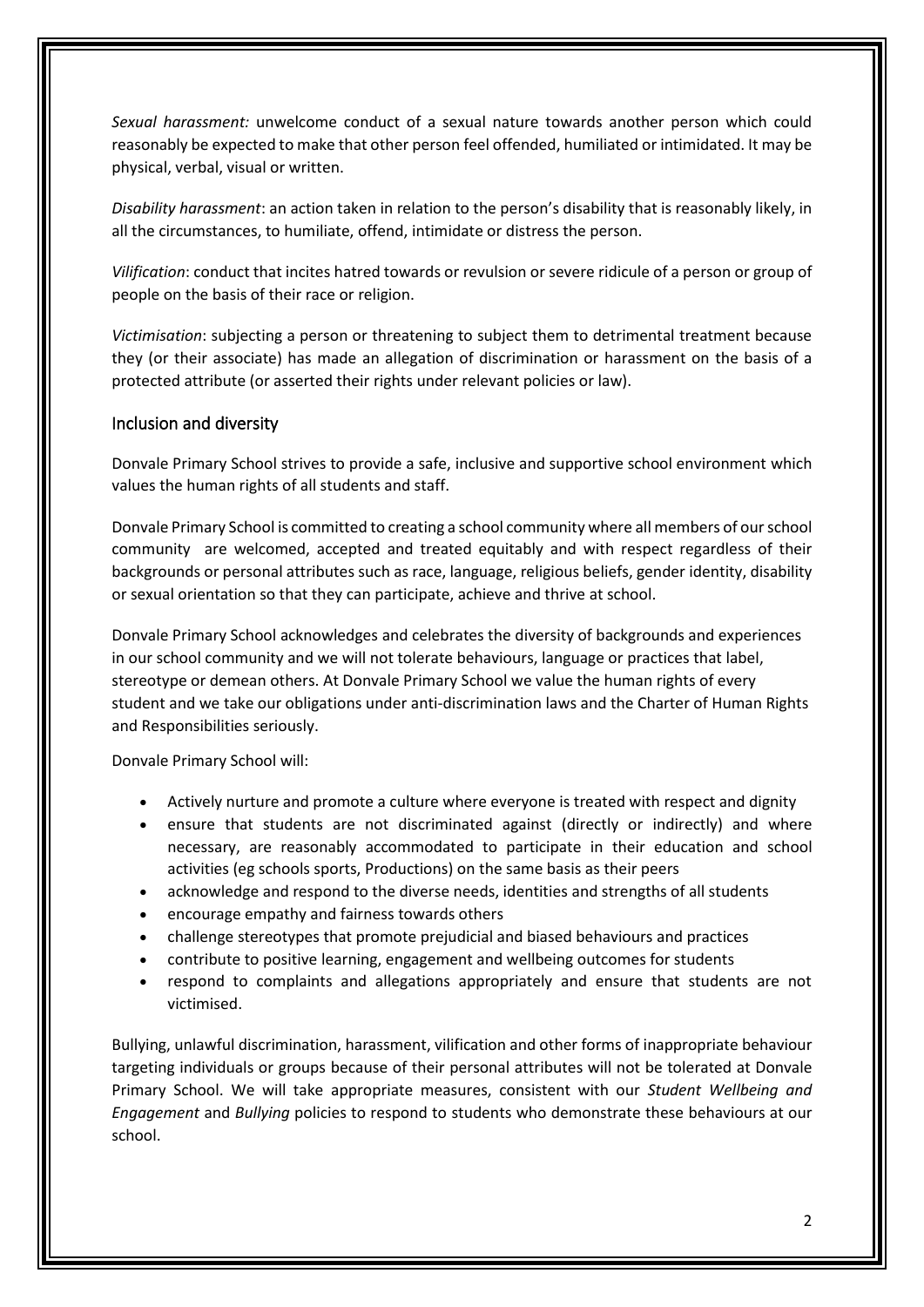Students who may have experienced or witnessed this type of behaviour are encouraged to speak up and to let their teachers, parents or carers know about those behaviours to ensure that inappropriate behaviour can be addressed.

Students that are involved in bullying or harassing others on the basis of their personal attributes will be supported to understand the impact of their behaviour.

#### **Reasonable adjustments for students with disabilities**

Donvale Primary School also understands that it has a legal obligation to make reasonable adjustments to accommodate students with disabilities. A reasonable adjustment is a measure or action taken to assist students with disabilities to participate in their education on the same basis as their peers. Reasonable adjustments will be made for students with disabilities in consultation with the student, their parents or carers, their teachers and if appropriate, their treating practitioners. Our school may consult through Student Support Group processes and in other less formal ways. For more information about support available for students with disabilities, and communicating with us in relation to a student's disability, please refer to our school's *Student Wellbeing and Engagement* policy or contact our Assistant Principal for further information.

## **COMMUNICATION**

This policy will be communicated to our school community in the following ways:

- Available publicly on our school's website (or insert other online parent/carer/student communication method)
- Included in staff induction processes and staff training
- Discussed at annual staff briefings/meetings
- Discussed at student forums
- Included in transition and enrolment packs
- Discussed at parent information nights/sessions
- Reminders in our school newsletter
- Hard copy available from school administration upon request

## RELATED POLICIES AND RESOURCES

- [DPS-Statement-of-Vision-and-Values-Promoting-Healthy-Safe-and-Respectful-](http://donvaleps.vic.edu.au/wp-content/uploads/2011/03/DPS-Statement-of-Vision-and-Values-Promoting-Healthy-Safe-and-Respectful-Communities1.pdf)[Communities1.pdf \(donvaleps.vic.edu.au\)](http://donvaleps.vic.edu.au/wp-content/uploads/2011/03/DPS-Statement-of-Vision-and-Values-Promoting-Healthy-Safe-and-Respectful-Communities1.pdf)
- [DPS-Bullying-and-Harassment-Prevention-Policy-and-Procedures-2019.pdf](http://donvaleps.vic.edu.au/wp-content/uploads/2011/03/DPS-Bullying-and-Harassment-Prevention-Policy-and-Procedures-2019.pdf)  [\(donvaleps.vic.edu.au\)](http://donvaleps.vic.edu.au/wp-content/uploads/2011/03/DPS-Bullying-and-Harassment-Prevention-Policy-and-Procedures-2019.pdf)
- [DPS-Student-Wellbeing-and-Engagement-Policy-2018.pdf \(donvaleps.vic.edu.au\)](http://donvaleps.vic.edu.au/wp-content/uploads/2011/03/DPS-Student-Wellbeing-and-Engagement-Policy-2018.pdf)
- [DPS-Sexuality-and-Consent-Education-Policy-2021.pdf \(donvaleps.vic.edu.au\)](http://donvaleps.vic.edu.au/wp-content/uploads/2011/03/DPS-Sexuality-and-Consent-Education-Policy-2021.pdf)

For staff, please see the Department's [Equal Opportunity and Anti-Discrimination Policy,](https://www2.education.vic.gov.au/pal/equal-opportunity/policy-and-guidelines) [Sexual](https://www2.education.vic.gov.au/pal/sexual-harassment/policy-and-guidelines)  [Harassment Policy](https://www2.education.vic.gov.au/pal/sexual-harassment/policy-and-guidelines) and [Workplace Bullying Policy](https://www2.education.vic.gov.au/pal/workplace-bullying/policy) which apply to all staff working at our school.

Other relevant Department policies and resources on the Department's Policy and Advisory Library are:

- o [Equal Opportunity and Human Rights -](https://www2.education.vic.gov.au/pal/equal-opportunity-human-rights-students/policy) Students
- o [Students with Disability](https://www2.education.vic.gov.au/pal/students-disability/policy)
- o [Koorie Education](https://www2.education.vic.gov.au/pal/koorie-education/policy)